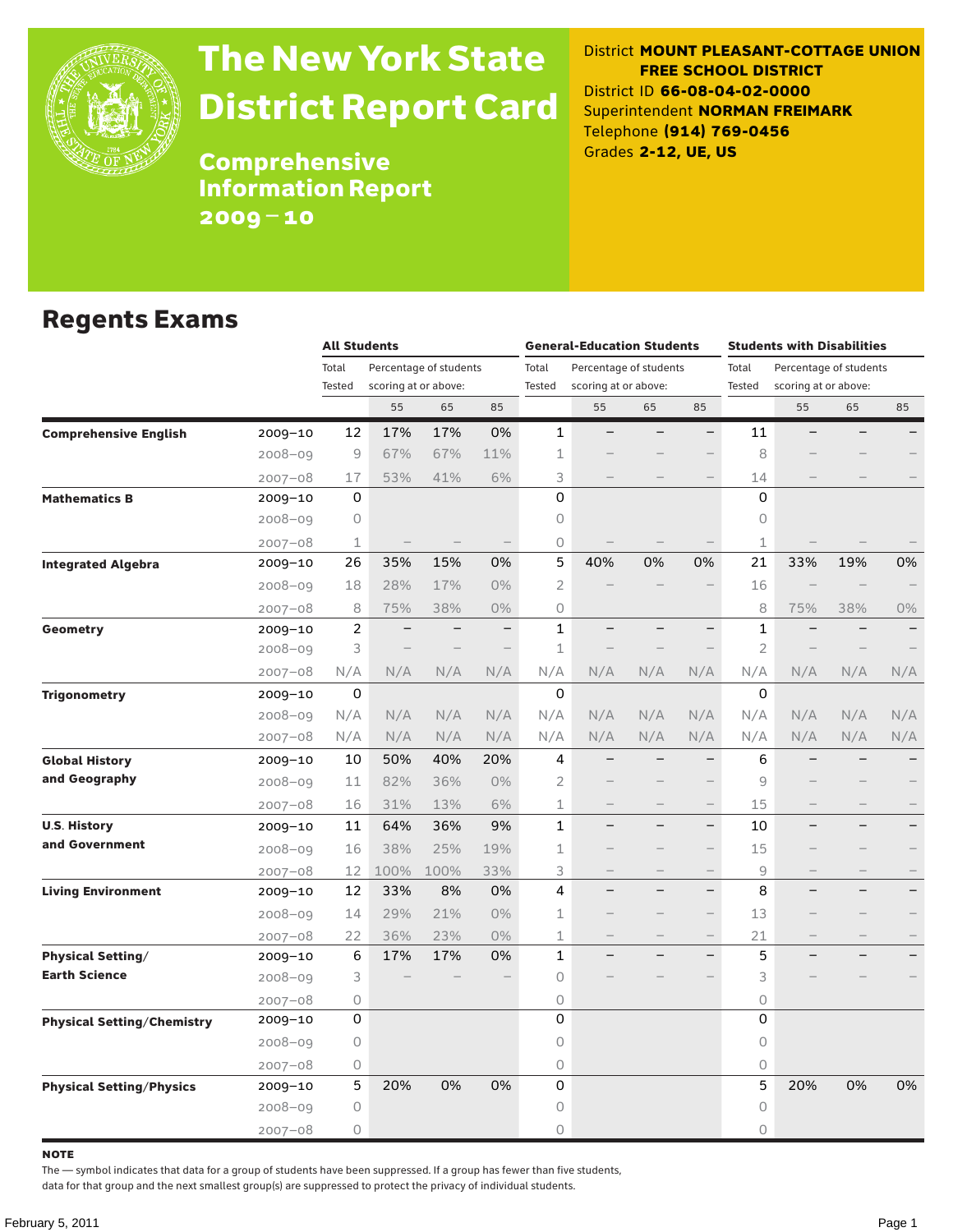## Regents Competency Tests

|                       |             | <b>All Students</b> |                  |                     |                   | <b>General-Education Students Students with Disabilities</b> |                  |  |
|-----------------------|-------------|---------------------|------------------|---------------------|-------------------|--------------------------------------------------------------|------------------|--|
|                       |             | <b>Total Tested</b> | Percent Passing: | <b>Total Tested</b> | Percent Passing:  | <b>Total Tested</b>                                          | Percent Passing: |  |
| <b>Mathematics</b>    | $2009 - 10$ | 41                  | 44%              | 10                  | 60%               | 31                                                           | 39%              |  |
|                       | $2008 - 09$ | 47                  | 53%              | 1                   |                   | 46                                                           |                  |  |
|                       | $2007 - 08$ | 31                  | 26%              | 0                   |                   | 31                                                           | 26%              |  |
| <b>Science</b>        | $2009 - 10$ | 29                  | 17%              | 6                   | 17%               | 23                                                           | 17%              |  |
|                       | $2008 - 09$ | 15                  | 27%              | 0                   |                   | 15                                                           | 27%              |  |
|                       | $2007 - 08$ | 43                  | 44%              | 2                   | $\qquad \qquad -$ | 41                                                           |                  |  |
| <b>Reading</b>        | $2009 - 10$ | 12                  | 67%              | $\overline{c}$      | —                 | 10                                                           |                  |  |
|                       | $2008 - 09$ | 19                  | 53%              | 1                   |                   | 18                                                           |                  |  |
|                       | $2007 - 08$ | 11                  | 45%              | 0                   |                   | 11                                                           | 45%              |  |
| <b>Writing</b>        | $2009 - 10$ | 5                   | 60%              | 0                   |                   | 5                                                            | 60%              |  |
|                       | $2008 - 09$ | 12                  | 83%              | 0                   |                   | 12                                                           | 83%              |  |
|                       | $2007 - 08$ | 9                   | 78%              | 1                   |                   | 8                                                            |                  |  |
| <b>Global Studies</b> | $2009 - 10$ | 14                  | 36%              | 0                   |                   | 14                                                           | 36%              |  |
|                       | $2008 - 09$ | 31                  | 42%              | 1                   |                   | 30                                                           |                  |  |
|                       | $2007 - 08$ | 17                  | 12%              | 1                   |                   | 16                                                           |                  |  |
| <b>U.S. History</b>   | 2009-10     | 13                  | 31%              | 0                   |                   | 13                                                           | 31%              |  |
| and Government        | $2008 - 09$ | 24                  | 13%              | $\overline{2}$      |                   | 22                                                           |                  |  |
|                       | $2007 - 08$ | 4                   |                  | 1                   |                   | 3                                                            |                  |  |

#### **NOTE**

The — symbol indicates that data for a group of students have been suppressed. If a group has fewer than five students,

data for that group and the next smallest group(s) are suppressed to protect the privacy of individual students.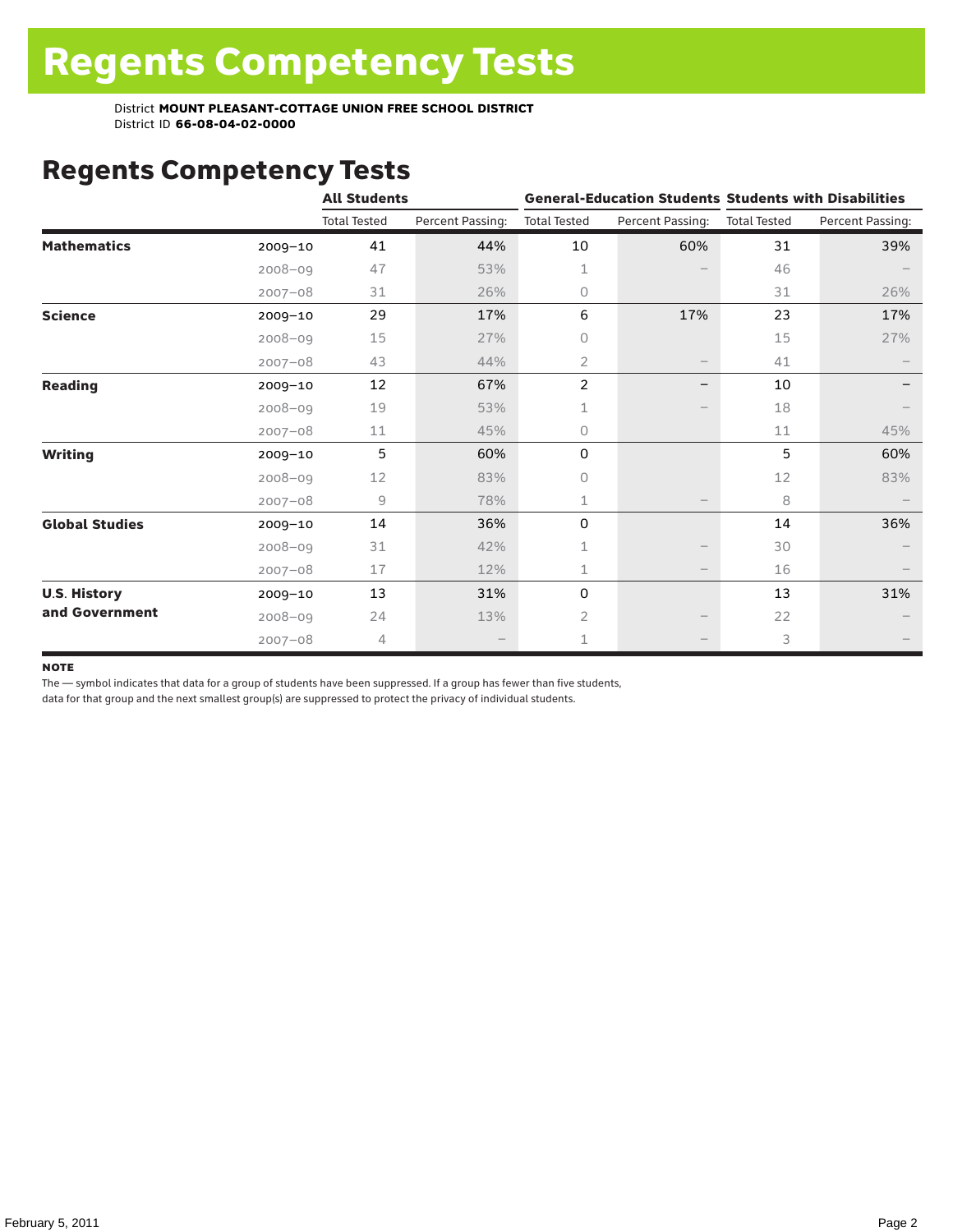#### Statewide 2008–09 Results on the National Assessment of Educational Progress (NAEP)

|                            | % Below Basic | % Basic | % Proficient | % Advanced |  |
|----------------------------|---------------|---------|--------------|------------|--|
| <b>Grade 4 Reading</b>     | 29%           | 35%     | 27%          | 9%         |  |
| <b>Grade 8 Reading</b>     | 25%           | 41%     | 30%          | 3%         |  |
| <b>Grade 4 Mathematics</b> | 17%           | 43%     | 35%          | 5%         |  |
| <b>Grade 8 Mathematics</b> | 27%           | 39%     | 26%          | 8%         |  |

#### Statewide 2008–09 NAEP Participation Rates for LEP Students and Students with Disabilities

|                                   | <b>Participation Rate</b> |
|-----------------------------------|---------------------------|
| <b>Grade 4 Reading</b>            |                           |
| Limited English Proficient        | 78%                       |
| <b>Students with Disabilities</b> | 69%                       |
| <b>Grade 8 Reading</b>            |                           |
| Limited English Proficient        | 53%                       |
| <b>Students with Disabilities</b> | 61%                       |
| <b>Grade 4 Mathematics</b>        |                           |
| Limited English Proficient        | 90%                       |
| <b>Students with Disabilities</b> | 88%                       |
| <b>Grade 8 Mathematics</b>        |                           |
| Limited English Proficient        | 80%                       |
| <b>Students with Disabilities</b> | 82%                       |

#### **NOTE**

The National Assessment of Educational Progress (NAEP), developed in 1969, is a nationally representative assessment of the performance of United States' students in mathematics, reading, science, writing, the arts, civics, economics, geography, and U.S. history. Teachers, principals, parents, policymakers, and researchers use NAEP results to assess progress and develop ways to improve education in the United States.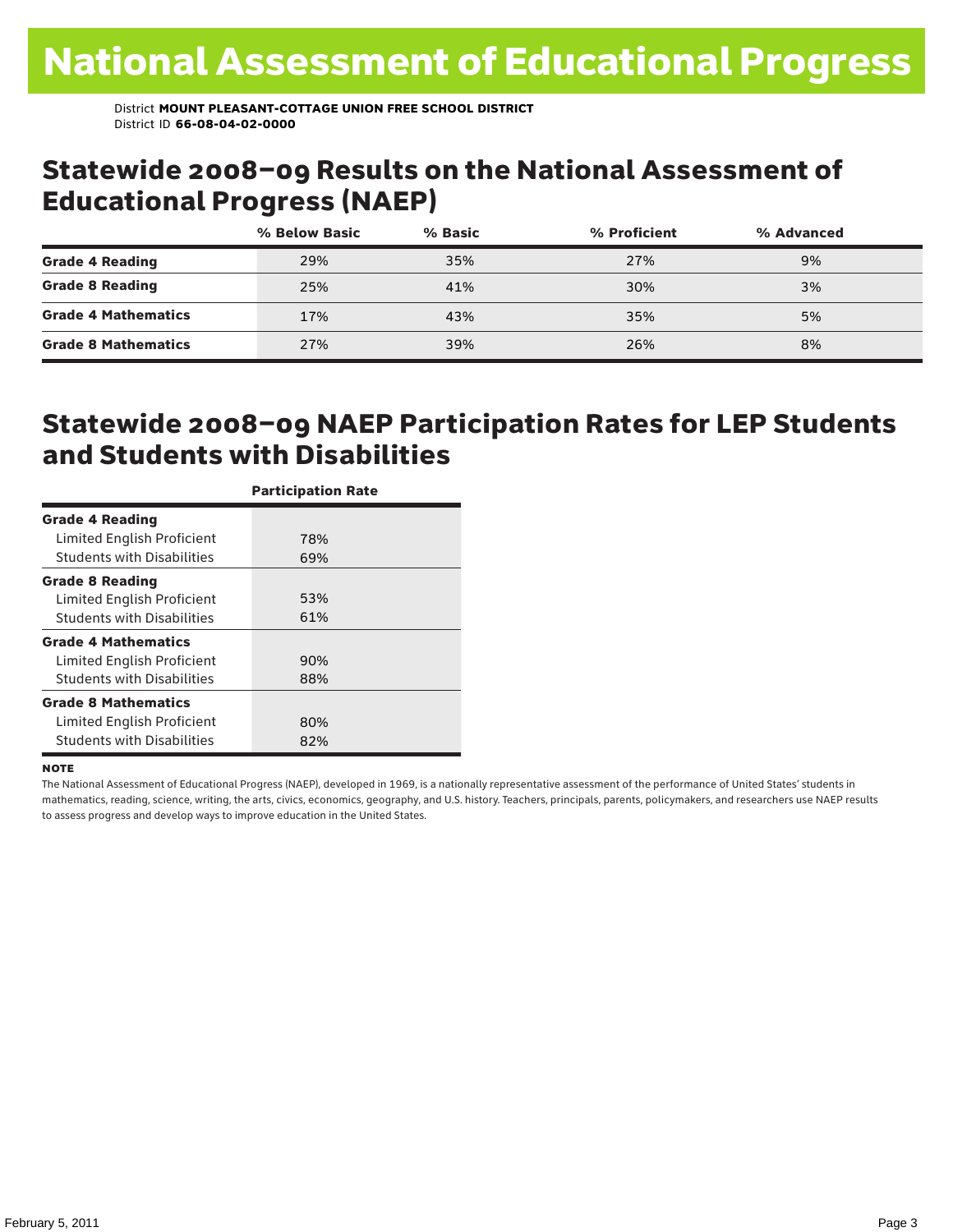# Elementary/Middle-Level Social Studies 2009–10

|                            | <b>All Students</b>                                         |     |     |    |    |       | <b>General-Education Students</b>                  |     |    |    |       | <b>Students with Disabilities</b>                  |     |    |                |  |
|----------------------------|-------------------------------------------------------------|-----|-----|----|----|-------|----------------------------------------------------|-----|----|----|-------|----------------------------------------------------|-----|----|----------------|--|
|                            | Percentage of students<br>Total<br>Tested scoring at level: |     |     |    |    | Total | Percentage of students<br>Tested scoring at level: |     |    |    | Total | Percentage of students<br>Tested scoring at level: |     |    |                |  |
|                            |                                                             |     |     |    | 4  |       |                                                    |     |    |    |       |                                                    |     |    | $\overline{4}$ |  |
| <b>Elementary</b><br>Level |                                                             |     |     |    |    |       |                                                    |     |    |    |       |                                                    |     |    |                |  |
| <b>Middle Level</b>        | 31                                                          | 61% | 32% | 6% | 0% | 11    | 55%                                                | 36% | 9% | 0% | 20    | 65%                                                | 30% | 5% | 0%             |  |

#### 2006 Total Cohort Performance on Regents Exams After Four Years

|                                        |                        |                                    |    | <b>All Students</b> |                              |                                    |     | <b>General-Education Students</b> |  |                                                               |           |    | <b>Students with Disabilities</b> |  |  |  |
|----------------------------------------|------------------------|------------------------------------|----|---------------------|------------------------------|------------------------------------|-----|-----------------------------------|--|---------------------------------------------------------------|-----------|----|-----------------------------------|--|--|--|
|                                        | Cohort<br>$\circ$<br>一 | Percentage of<br>students scoring: |    |                     | Cohort<br>$\frac{1}{2}$<br>모 | Percentage of<br>students scoring: |     |                                   |  | Cohort<br>$=$<br>Percentage of<br>5<br>문<br>students scoring: |           |    |                                   |  |  |  |
|                                        |                        | $55 - 64$                          |    | 65-84 85-100        |                              | $55 - 64$                          |     | 65-84 85-100                      |  |                                                               | $55 - 64$ |    | 65-84 85-100                      |  |  |  |
| <b>Global History</b><br>and Geography | 41                     | 2%                                 | 5% | 5%                  | 5                            | 0%                                 | 0%  | 0%                                |  | 36                                                            | 3%        | 6% | 6%                                |  |  |  |
| <b>U.S. History</b><br>and Government  | 41                     | 5%                                 | 7% | 2%                  | 5                            | 0%                                 | 20% | 0%                                |  | 36                                                            | 6%        | 6% | 3%                                |  |  |  |
| <b>Science</b>                         | 41                     | 2%                                 | 7% | 0%                  | 5                            | 0%                                 | 20% | 0%                                |  | 36                                                            | 3%        | 6% | 0%                                |  |  |  |

## New York State Alternate Assessments (NYSAA) 2009–10

|                         | <b>All Students</b> |                                                |               |   |   |  |  |  |  |  |
|-------------------------|---------------------|------------------------------------------------|---------------|---|---|--|--|--|--|--|
|                         | Total               | Number of students scoring<br>Tested at Level: |               |   |   |  |  |  |  |  |
|                         |                     | 1                                              | $\mathcal{P}$ | 3 | 4 |  |  |  |  |  |
| <b>Elementary Level</b> |                     |                                                |               |   |   |  |  |  |  |  |
| Social Studies          | 0                   |                                                |               |   |   |  |  |  |  |  |
| <b>Middle Level</b>     |                     |                                                |               |   |   |  |  |  |  |  |
| Social Studies          | 0                   |                                                |               |   |   |  |  |  |  |  |
| <b>Secondary Level</b>  |                     |                                                |               |   |   |  |  |  |  |  |
| English Language Arts   | O                   |                                                |               |   |   |  |  |  |  |  |
| <b>Mathematics</b>      | O                   |                                                |               |   |   |  |  |  |  |  |
| Social Studies          | O                   |                                                |               |   |   |  |  |  |  |  |
| Science                 | 0                   |                                                |               |   |   |  |  |  |  |  |

The New York State Alternate Assessment (NYSAA) is for students with severe cognitive disabilities. Results for students taking the NYSAA in English language arts, mathematics, and science at the elementary and middle levels are available in the *Accountability and Overview Report* part of *The New York State Report Card*.

The — symbol indicates that data for a group of students have been suppressed. If a group has fewer than five students, data for that group and the next smallest group(s) are suppressed to protect the privacy of individual students.

**NOTE**